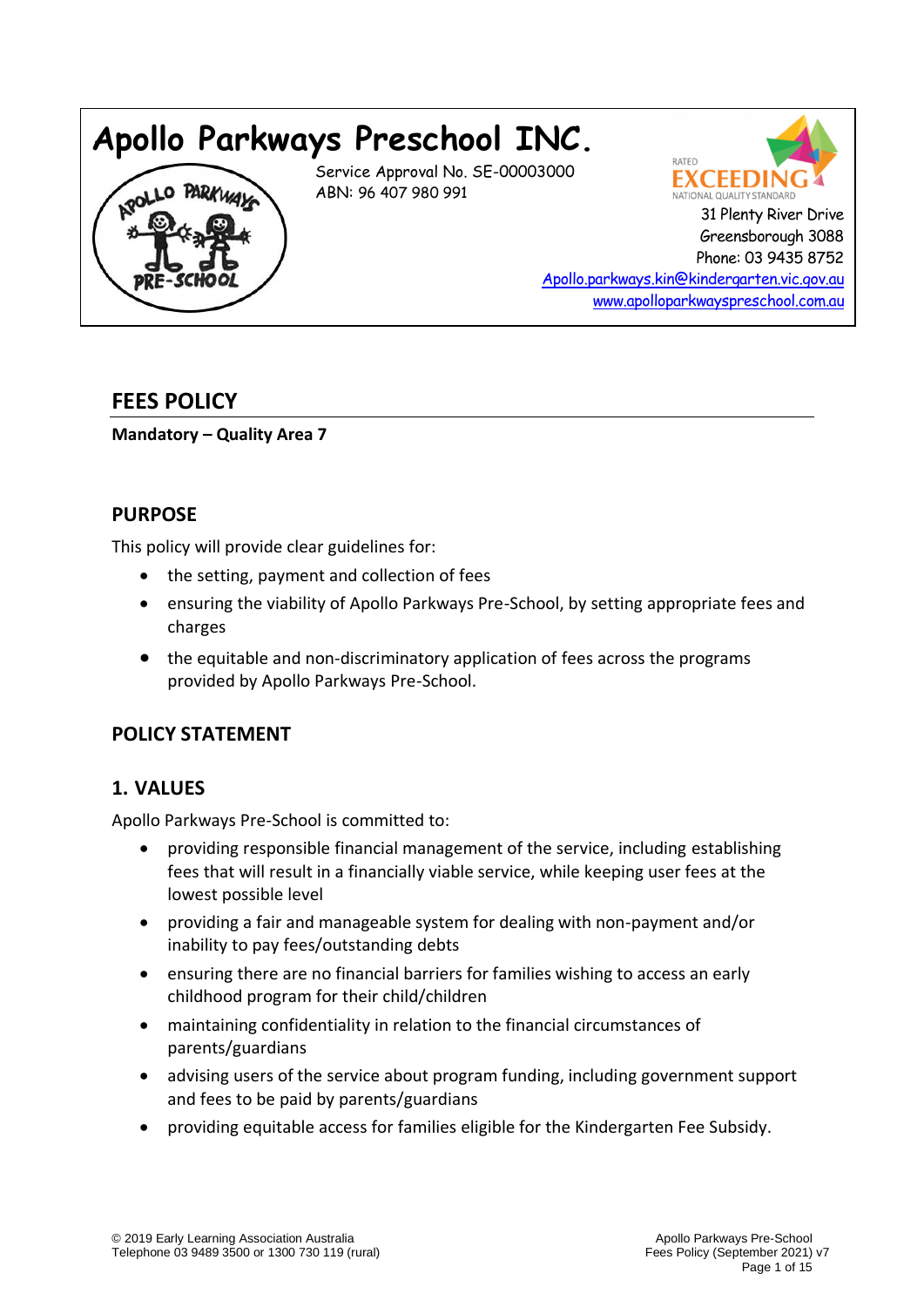## **2. SCOPE**

This policy applies to the Approved Provider, Person with Management and Control, Nominated Supervisor, Person in Day-to-Day Charge, educators and parents/guardians with an enrolled child, or who wish to enrol a child at Apollo Parkways Pre-School.

### **3. BACKGROUND AND LEGISLATION**

#### **Background**

The Department of Education and Training (DET) provides funding for each child who is enrolled and attending a funded kindergarten program in the year before school. Income from other sources, primarily fees, is required to meet all the additional costs incurred by the service in the delivery of the children's program. In addition, the Kindergarten Fee Subsidy (refer to *Definitions*) enables eligible children to attend a funded kindergarten program **free of charge in the year before school**.

DET also funds Early Start Kindergarten for three-year-old Aboriginal and Torres Strait Islander children, and children known to Child Protection, to access kindergarten programs as outlined in *The Kindergarten Funding Guide* (refer to *Sources*).

Regulation 168(2) (n) of *Education and Care Services National Regulations 2011* requires that funded services have a comprehensive written fees policy, and the content of this policy must be communicated to families. The policy must include a written statement about the fees to be charged and the payment process. All families must be informed of applicable term and annual fees at the time of enrolment. Services must also advise eligible families of the Kindergarten Fee Subsidy arrangements. The fees charged must comply with the Kindergarten Fee Subsidy requirements (refer to *Definitions),* and be responsive to the local community and the viability of the service. *The Kindergarten Funding Guide* (refer to *Sources*) outlines the criteria to be covered in the policy.

#### **Legislation and standards**

- Relevant legislation and standards include but are not limited to:
- *Charter of Human Rights and Responsibilities 2006* (Vic)
- *Child Wellbeing and Safety Act 2005* (Vic)
- *Disability Discrimination Act 1992* (Cth)
- *Education and Care Services National Law Act 2010*
- *Education and Care Services National Regulations 2011*: Regulation 168(2)(n)
- *Equal Opportunity Act 1995* (Vic)
- *National Quality Standard*, including Quality Area 7: Governance and Leadership

#### **4. DEFINITIONS**

The terms defined in this section relate specifically to this policy. For commonly used terms e.g. Approved Provider, Nominated Supervisor, Regulatory Authority etc. refer to the *General Definitions* section of this manual.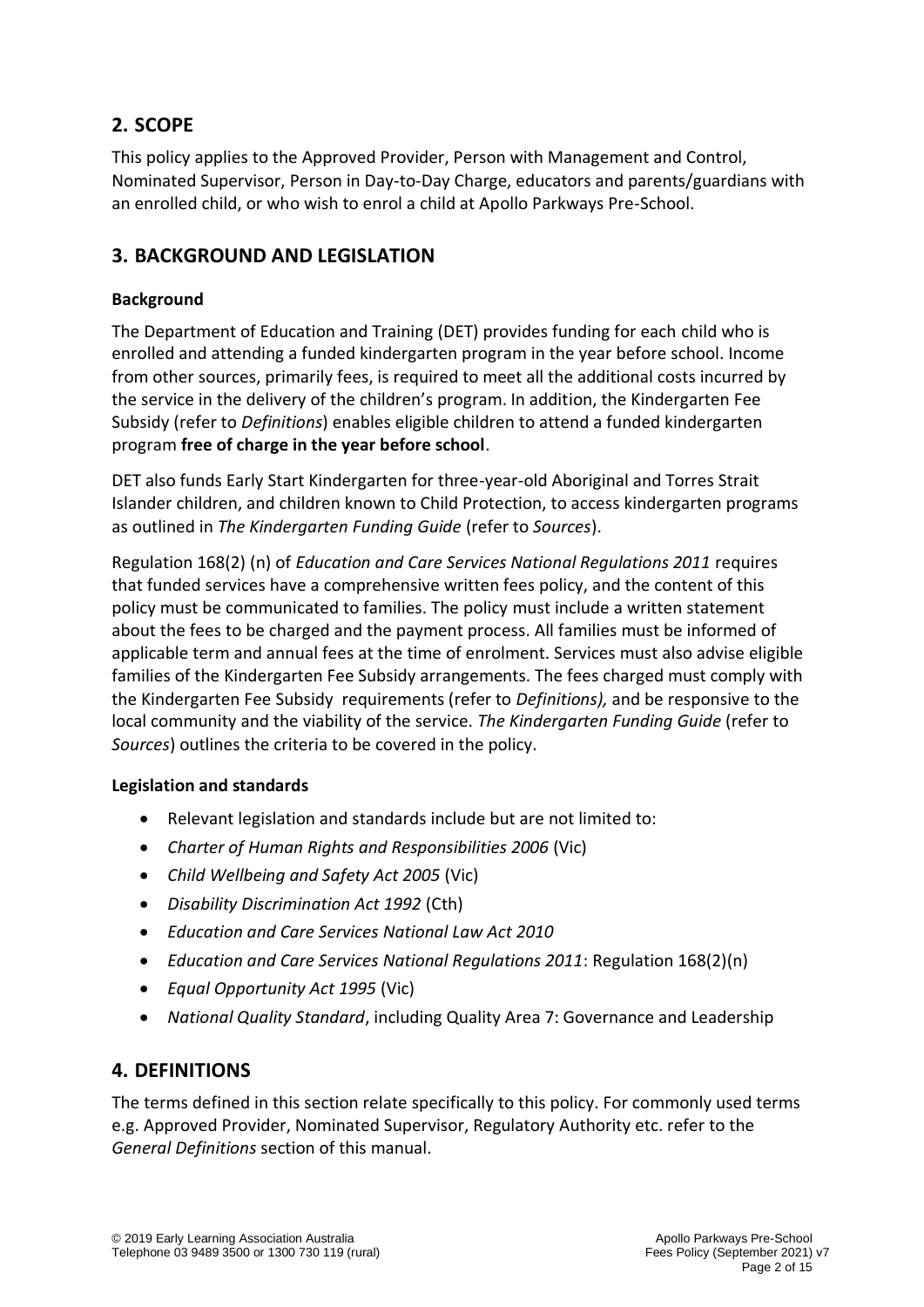**Approved child care:** Approved child care services are services that have Australian Government approval to receive the Child Care Subsidy (refer to Definitions) on behalf of eligible parents. Approved child care includes centre based day care, including long day care and occasional care, family day care, outside school hours care and in home care.

**Child Care Subsidy (CCS):** A Commonwealth Government means tested subsidy to assist eligible families with the cost of child care. Payments are paid directly to approved child care providers. Further information can be found at: [https://www.education.gov.au/child](https://www.education.gov.au/child-care-subsidy-0)[care-subsidy-0](https://www.education.gov.au/child-care-subsidy-0)

**Early Start Kindergarten:** A funding program that enables three-year-old Aboriginal and Torres Strait Islander children, and children known to Child Protection to attend a kindergarten program that is planned and delivered by an early childhood teacher for up to 15 hours per week. Details are available at: [www.education.vic.gov.au](http://www.education.vic.gov.au/)

**Enrolment application fee:** A payment to cover administrative costs associated with the processing of a child's enrolment application for a place in a program at the service.

**Excursion/service event charge:** An additional charge required to meet the cost of special events or excursions that occur in response to emerging children's program needs. Events that are planned ahead and are included as an expenditure item in the service's budget do not incur this additional charge (refer to *Excursions and Service Events Policy*).

**Fees:** A charge for a place within a program at the service.

**Health Care Card:** A Commonwealth Government entitlement providing concessions for low-income earners and other eligible people. Details are available at: [www.humanservices.gov.au](https://www.humanservices.gov.au/)

**Kindergarten fee deposit:** A charge to secure a place that has been offered in a program at the service. This is deducted from term fees. It is not refundable.

**Kindergarten Fee Subsidy (KFS):** A state government subsidy paid in addition to per capita grants to subsidise the costs of parent fees and enable eligible children to attend a funded kindergarten for 15 hours free of charge (*The Kindergarten Funding Guide (*refer to *Sources*)).

**Late collection charge:** A charge that may be imposed by the Approved Provider when parents/guardians are late to collect their child/children from the program (refer to Attachment 1 – Fee information for families).

**Voluntary parent/guardian contribution:** A voluntary payment for items not directly related to the provision of the children's program. Attendance at the service is not conditional on this payment.

### **5. SOURCES AND RELATED POLICIES**

#### **Sources**

- *The Kindergarten Funding Guide (Department of Education and Training):* [www.education.vic.gov.au](http://www.education.vic.gov.au/)
- The constitution of Apollo Parkways Pre-School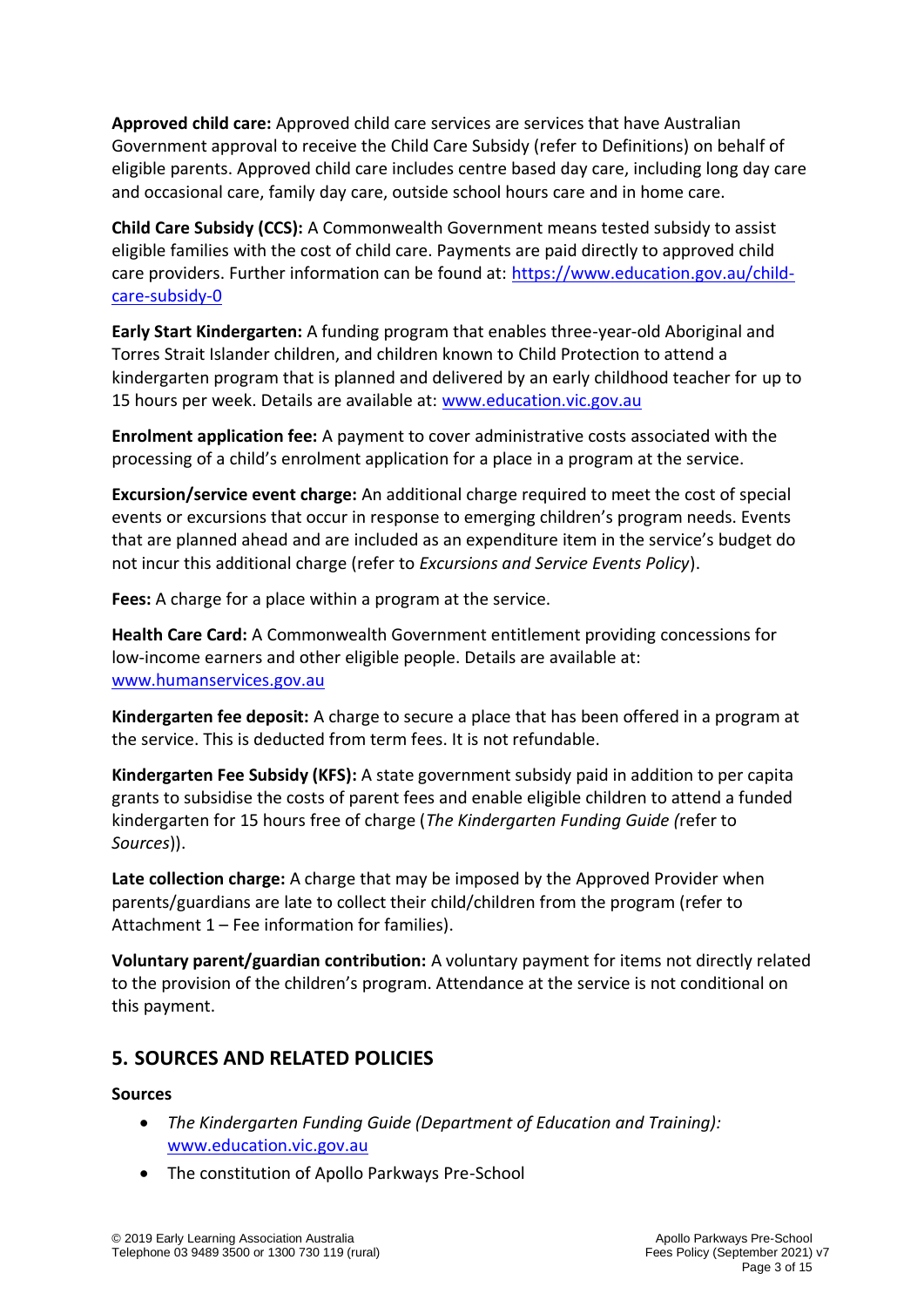#### **Service policies**

- *Complaints and Grievances Policy*
- *Delivery and Collection of Children Policy*
- *Enrolment and Orientation Policy*
- *Excursions and Service Events Policy*
- *Inclusion and Equity Policy*
- *Privacy and Confidentiality Policy*

### **PROCEDURES**

#### **The Approved Provider and Person with Management and Control are responsible for:**

- reviewing the current budget to determine fee income requirements
- developing a fee policy that balances the parent's/guardian's capacity to pay, with providing a high-quality program and maintaining service viability
- implementing and reviewing this policy in consultation with parents/guardians, the Nominated Supervisor and staff, and in line with the requirements of DET's *The Kindergarten Funding Guide* (refer to *Sources*)
- considering any issues regarding fees that may be a barrier to families enrolling at Apollo Parkways Pre-School and removing those barriers wherever possible
- reviewing the effectiveness of the procedures for late payment and support offered
- considering options for payment when affordability is an issue for families
- clearly communicating this policy and payment options to families in a culturallysensitive way, and in the family's first language where possible
- ensuring that the *Fees Policy* is readily accessible at the service (Regulation 171)
- providing all parents/guardians with fee information (refer to Attachment 1)
- providing all parents/guardians with a statement of fees and charges (refer to samples in Attachments 2 and 3) upon enrolment of their child
- providing all parents/guardians with a fee payment agreement (refer to samples in Attachments 4 and 5)
- ensuring fees are collected and receipted
- collecting all relevant information and maintaining relevant documentation regarding those with entitlement to concessions, where applicable
- complying with the service's *Privacy and Confidentiality Policy* regarding financial and other information received, including in relation to the payment/non-payment of fees
- notifying parents/guardians a minimum of 14 days of any proposed changes to the fees charged or the way in which the fees are collected (Regulation 172(2)), and ideally providing one term's notice.

#### **The Nominated Supervisor and Person in Day-to-Day Charge is responsible for:**

• assisting the Approved Provider in developing this policy, and ensuring that this policy is based on the *Kindergarten Funding Guide* (refer to *Definitions)*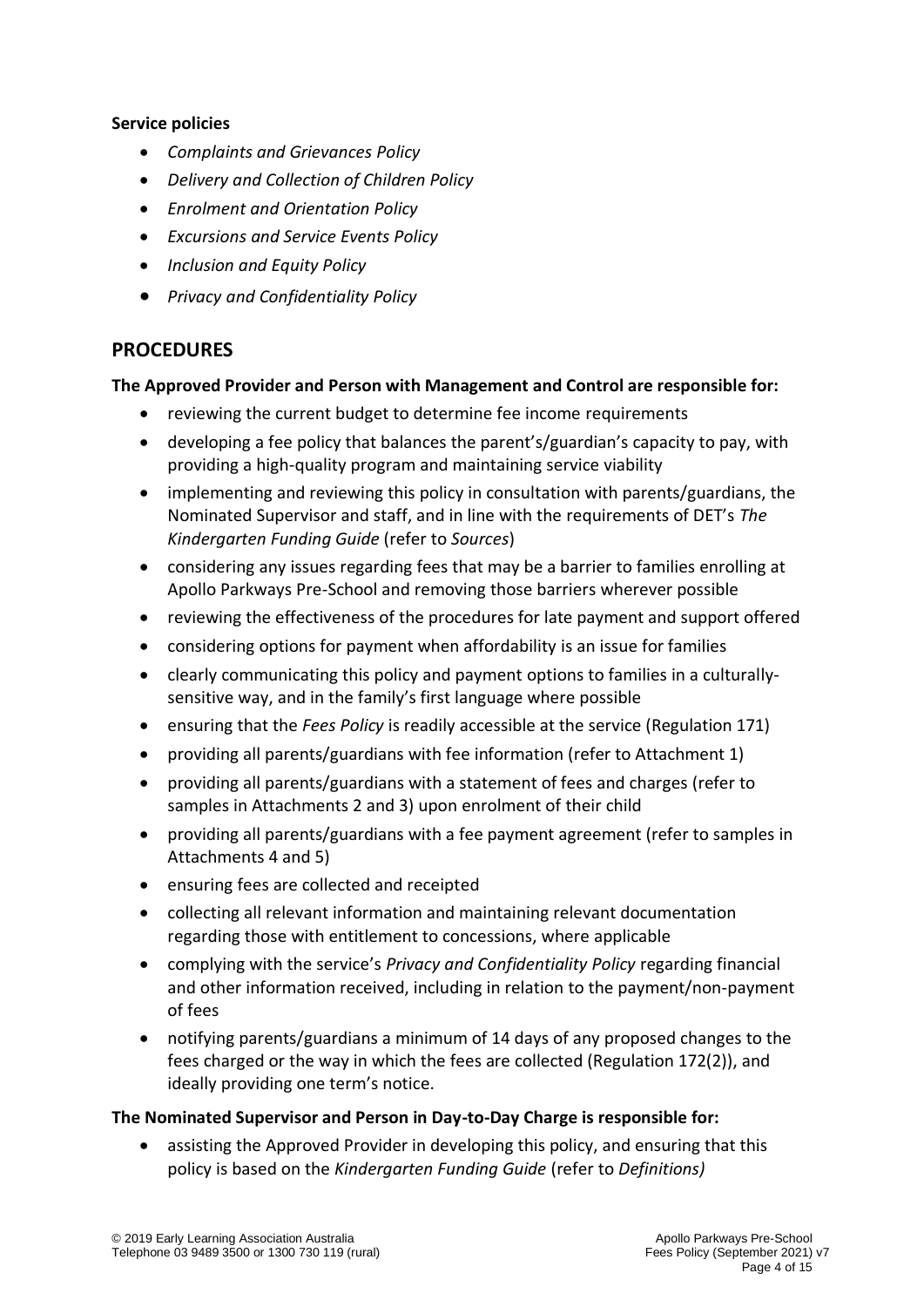- implementing and reviewing this policy, in consultation with parents/guardians, the Approved Provider and staff, and in line with the requirements of DET's *The Kindergarten Funding Guide* (refer to *Sources*)
- considering any issues regarding fees that may be a barrier to families enrolling at Apollo Parkways Pre-School and removing those barriers wherever possible
- considering options for payment when affordability is an issue for families
- communicating this policy, the availability of the Kindergarten Fee Subsidy and payment options to families in a culturally-sensitive way and in the family's first language where possible
- providing all parents/guardians with fee information (refer to Attachment 1)
- providing all parents/guardians with a statement of fees and charges (refer to samples in Attachments 2 and 3) upon enrolment of their child, and ensuring that the *Fees Policy* is readily accessible at the service
- providing all parents/guardians with a fee payment agreement (refer to samples in Attachments 4 and 5)
- collecting all relevant information and maintaining relevant documents regarding those with entitlement to concessions, where applicable
- complying with the service's *Privacy and Confidentiality Policy* regarding financial and other information received, including in relation to the payment/non-payment of fees
- notifying parents/guardians within 14 days of any proposed changes to the fees charged or the way in which the fees are collected.

#### **All other staff are responsible for:**

- informing the Approved Provider of any complaints or concerns that have been raised regarding fees at the service
- referring parents'/guardians' questions in relation to this policy to the Approved Provider.

#### **Parents/guardians are responsible for:**

- reading the Apollo Parkways Pre-School Fee information for families (refer to Attachment 1), the Fee Payment Agreement (refer to Attachments 4 and 5) and the Statement of Fees and Charges (refer to Attachments 2 and 3)
- signing and complying with the Fee Payment Agreement (refer to Attachments 4 and 5)
- notifying the Approved Provider if experiencing difficulties with the payment of fees
- providing the required documentation to enable the service to claim the Kindergarten Fee Subsidy for eligible families (refer to Attachment 1 – Fee information for families).
- providing Apollo Parkways Pre-School with the required notice period of 14 days prior to the end of the previous term if a child will not be returning for the remainder of the year. Notice must be in writing to apps\_enrolments@hotmail.com.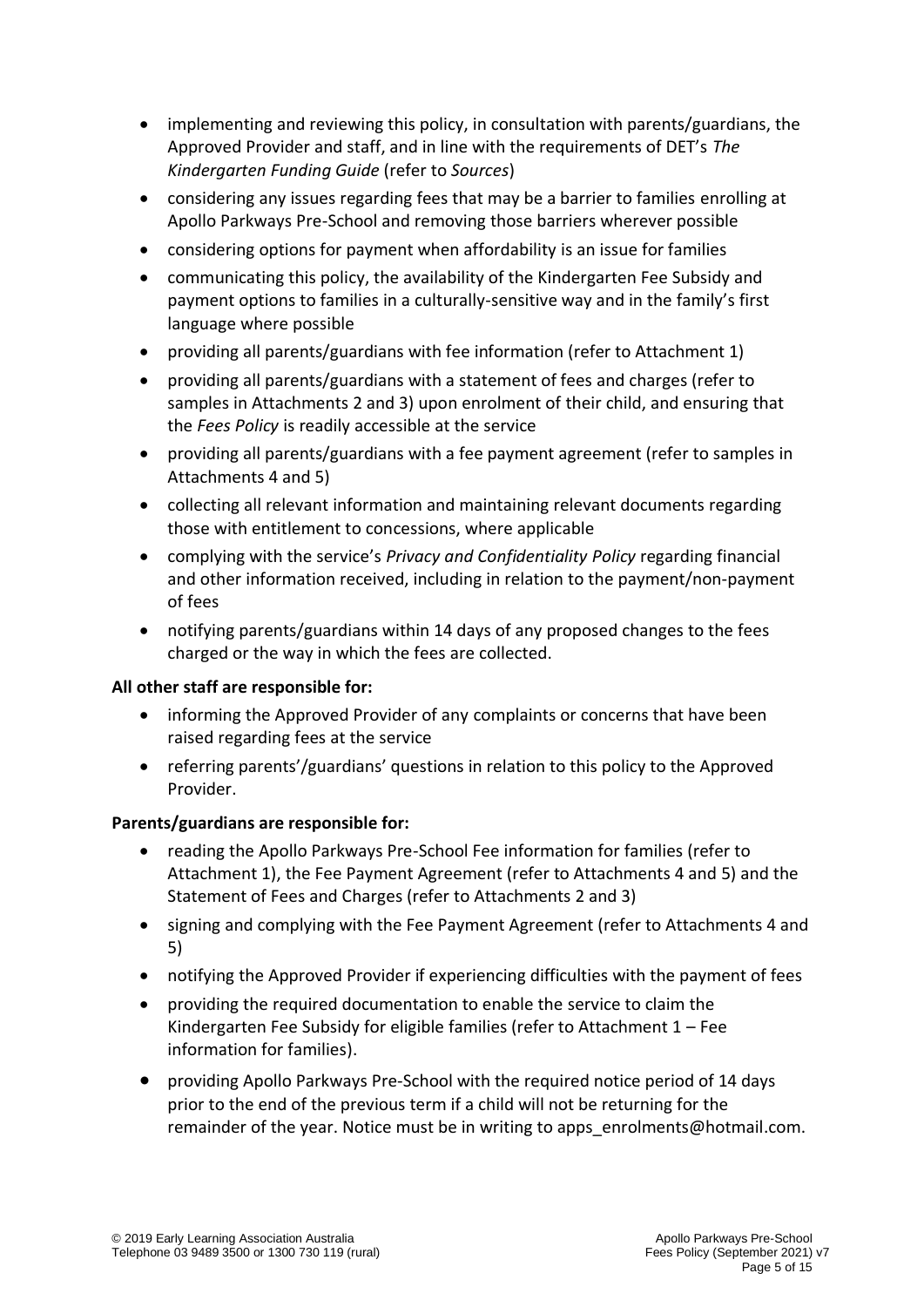### **EVALUATION**

In order to assess whether the values and purposes of the policy have been achieved, the Approved Provider will:

- regularly seek feedback from everyone affected by the policy regarding its effectiveness, particularly in relation to affordability, flexibility of payment options and procedures for the collection of fees
- monitor the implementation, compliance, complaints and incidents in relation to this policy
- monitor the number of families/children excluded from the service because of their inability to pay fees
- keep the policy up to date with current legislation, research, policy and best practice
- revise the policy and procedures as part of the service's policy review cycle, or as required
- notify parents/guardians at least 14 days before making any changes to this policy or its procedures (Regulation 172(2)) unless a lesser period is necessary because of a risk.

### **ATTACHMENTS**

- Attachment 1: Fee information for families
- Attachment 2: Statement of Fees and Charges Fee schedule Four-year-old (funded) kindergarten program
- Attachment 3: Statement of Fees and Charges Fee schedule Three-year-old kindergarten program
- Attachment 4: Fee Payment Agreement Four-year-old (funded) kindergarten program
- Attachment 5: Fee Payment Agreement Three-year-old kindergarten program

#### **AUTHORISATION**

This policy was adopted by the Approved Provider of Apollo Parkways Pre-School on 06 September 2021

#### **REVIEW DATE:** 06 SEPTEMBER 2022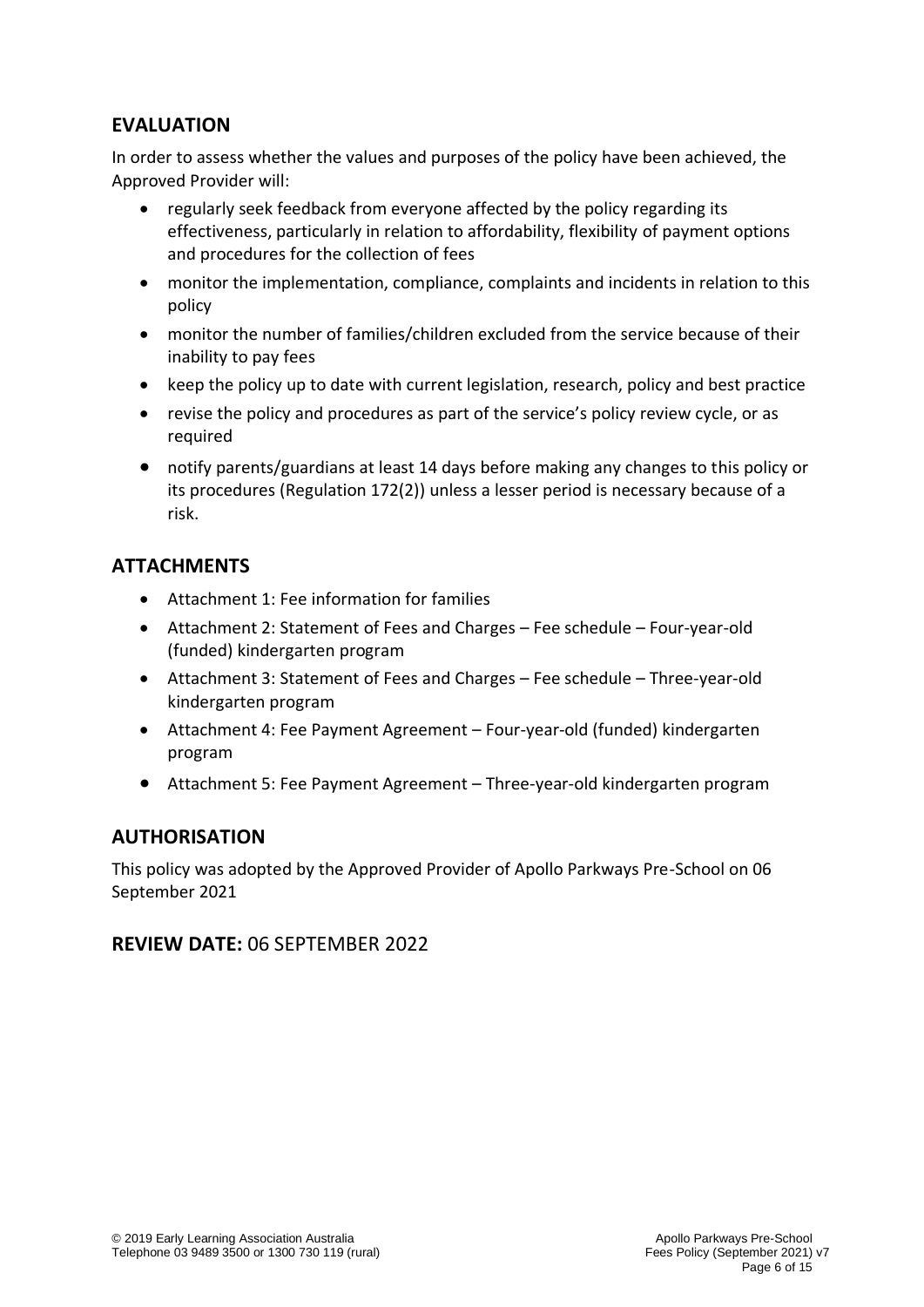



31 Plenty River Drive Greensborough 3088 Phone: 03 9435 8752 Apollo.parkways.kin@kindergarten.vic.gov.au www.apolloparkwayspreschool.com.au

## **ATTACHMENT 1 Fee information for families**

## **Apollo Parkways Pre-School 2021**

### **General information**

The Department of Education and Training (DET) provides funding for each child enrolled and attending kindergarten in the year before school as a contribution toward the costs of providing the program. Services meet the balance of costs through charging fees and fundraising activities.

DET provides a Kindergarten Fee Subsidy (see below) that enables children from eligible families to attend a 3 and 4 year old kindergarten program free of charge.

DET also provides funding to assist eligible three-year-old Aboriginal and Torres Strait Islander children, and children known to Child Protection, to access kindergarten programs.

Apollo Parkways Pre-School provides a range of support options to parents/guardians experiencing difficulty with payment of fees (see below).

### **How fees are set**

As part of the budget development process, the Committee of Management sets fees each year for the programs of the service, taking into consideration:

- the financial viability of the service
- the level of government funding provided for the program, including the Kindergarten Fee Subsidy
- the availability of other income sources, such as grants
- the fees charged by similar services in the area
- the capacity of parents/guardians to pay fees
- reasonable expenditure in meeting agreed program quality and standards
- requirements of *The Kindergarten Funding Guide* (Department of Education and Training) available from the DET website: [www.education.vic.gov.au](http://www.education.vic.gov.au/)

Once fees are set for the year, they will only be reviewed in extraordinary circumstances, for example, if enrolments drop and the service is at risk of not being able to meet its expenses.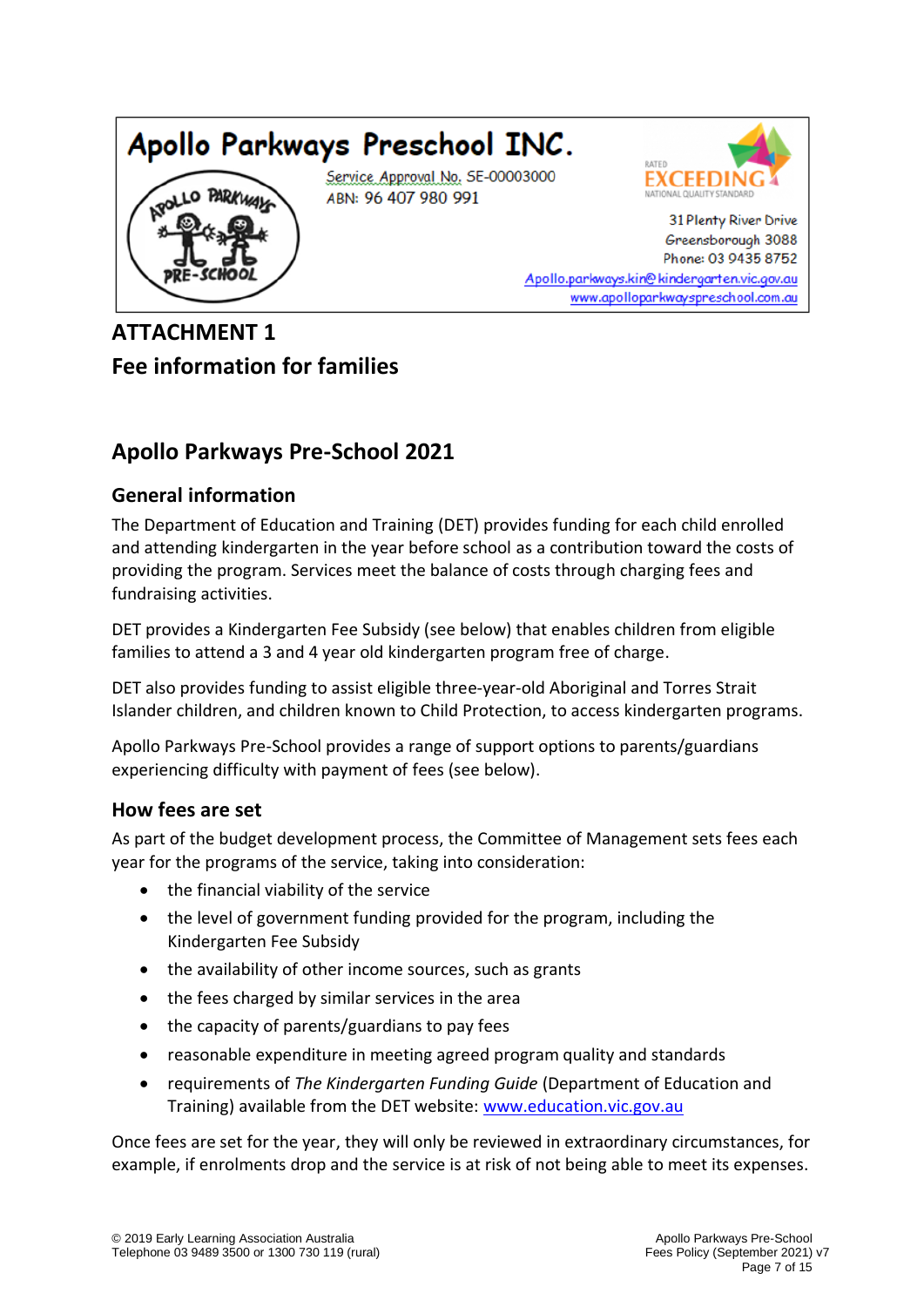### **Other charges**

Other charges levied by Apollo Parkways Pre-School are included on the Statement of Fees and Charges. These include:

- **Kindergarten fee deposit:** This payment secures a child's place at the service and is payable on acceptance of enrolment. The deposit is retained as part payment on term fees. **Families eligible for the Kindergarten Fee Subsidy (see below) are not required to pay the deposit.** Families experiencing hardship should discuss any difficulties with the service. The Kindergarten fee deposit is non-refundable.
- **Excursion/service event charge:** At times throughout the year an additional excursion(s) or event(s) may be arranged where it is considered relevant to the service's program and the children's interests. At this time any additional costs to families are taken into consideration before a decision is made (refer to *Excursions and Service Events Policy*).

**Refundable Maintenance Levy:** The participation of parents/guardians is encouraged by the service and can help to keep costs more affordable. As not all families are able to assist at the service a refundable levy system has been introduced to assist with maintenance. Payment of this levy is per family and not per child (i.e.: the refundable levy is not doubled if the family has twins in the same year level, or if the family has a child in both three year old and four year old programs. The higher of the two fees will apply. Families with multiple children at the kindergarten are given the option to do a 'teacher task' such as covering books or preparing things for activities which could be done at home as well as attending one major and one mini working bee.) Payment will be refunded to parents/guardians on participation in specified activities which usually include attending a major working bee and for four-year-old families attending one mini working bee. Committee members are exempt from this levy if they attend at least 70% of committee meetings commencing from 2020. Committee members are also requested to assist with the working bee at the beginning of the year. The refund will be applied as a deduction from the Term 4 fees or as a refund at the completion of Term 4 if the specified activity is during Term 4. This levy is not intended to be a barrier to participation and families experiencing difficulties should discuss this with the service.

**Non-refundable levy:** Currently, Apollo Parkways Pre-School do not have a non-refundable levy. Should a non-refundable levy be introduced sometime in the future, this levy would be retained by the service and is included in the total fees charged by the service.

**Late collection charge:** The Committee of Management reserves the right to implement a late collection charge when parents/guardians are frequently late in collecting a child from the service. This charge will be set at a level determined by the Committee of Management.

### **Statement of fees and charges**

A statement of fees and charges for four-year-old or three-year-old kindergarten will be provided to families on enrolment.

### **Fundraising**

Not all service costs are covered by DET per capita funding and the fees charged. Fundraising is undertaken to meet the balance and/or pay for additional items for the service. While **participation in fundraising is voluntary**, the support of every family is encouraged. Fundraising activities are also an opportunity for families and communities to come together.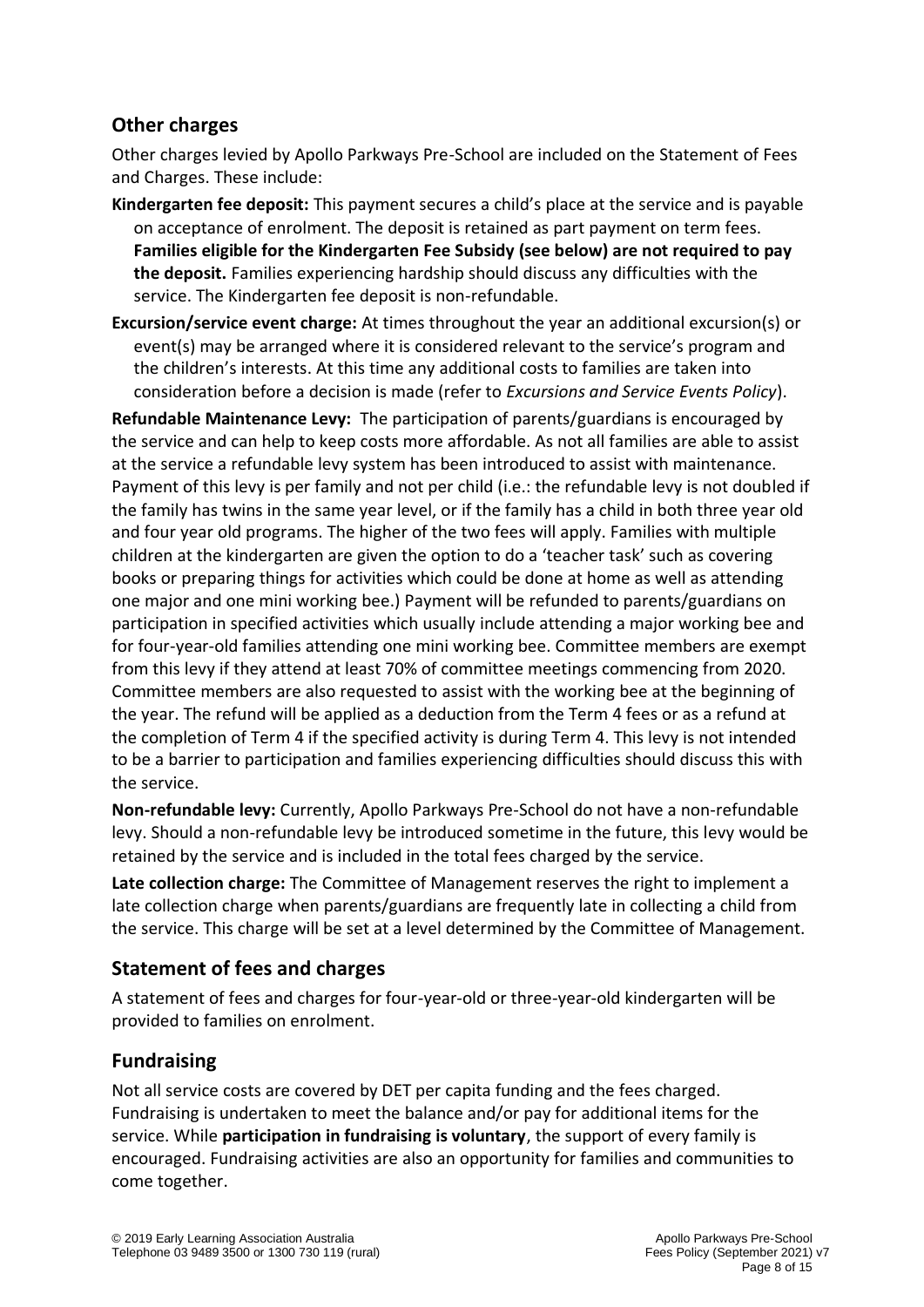### **Subsidies**

#### **Kindergarten Fee Subsidy**

The Kindergarten Fee Subsidy is provided by DET and enables eligible children to attend 5 hours of 3 year old Kindergarten and 15 hours of 4 year old Kindergarten free of charge. Eligibility conditions may change from time-to-time and must be checked in the most recent edition of the *Kindergarten Funding Guide* (refer to *Sources*).

Families may be eligible for the Kindergarten Fee Subsidy if their child:

- is Aboriginal and/or Torres Strait Islander; or
- holds, or has a parent/guardian who holds a Humanitarian or refugee Visa; or
- is a multiple birth child (triplets or more); or
- holds, or has a parent who holds a Commonwealth Health Care Card, Pensioner Concession Card or Veteran's Affairs Card.

Exclusions and exceptions: Not available for approved childcare services in receipt of Commonwealth Child Care Subsidy.

Where a child is identified by a parent, carer or legal guardian as an Aboriginal and/or Torres Strait Islander, no verification is required.

In all other instances, supporting documentation should be sighted by the service on acceptance of a place or on commencement in the program, however where there are delays, such as in obtaining health care cards for children in out-of-home care, the delay should not provide a barrier to the child accessing the Kindergarten Fee Subsidy. Families are eligible for the Kindergarten Fee Subsidy for the full term in which their concession is valid. Contact Apollo Parkways Pre-School for further information.

#### **Early Start Kindergarten fee subsidy**

Three-year-old Aboriginal and Torres Strait Islander children and children known to Child Protection are eligible to attend a funded early childhood program that is planned and delivered by a qualified early childhood teacher free of charge. The service receives funding for children who meet the eligibility criteria. Contact Apollo Parkways Pre-School for further information.

### **Payment of fees**

The Committee of Management will regularly review payment options and procedures to ensure that they are inclusive and sensitive to families' cultural and financial situations.

Fees will be invoiced to parents/guardians directly and must be paid by the date indicated on the invoice. Each invoice will be accompanied by payment instructions. The first term's fees must be received in full prior to the child commencing at the service. For children enrolled after the commencement of a term, a pro rata invoice will be issued and must be paid in full within 14 days of the child's commencement at the service. Fees for subsequent terms will be invoiced to parents/guardians before the end of term and is due four (4) weeks from the date of invoice issued. All fees need to be paid in full before the start of the following term. Receipts will be provided for all fee payments.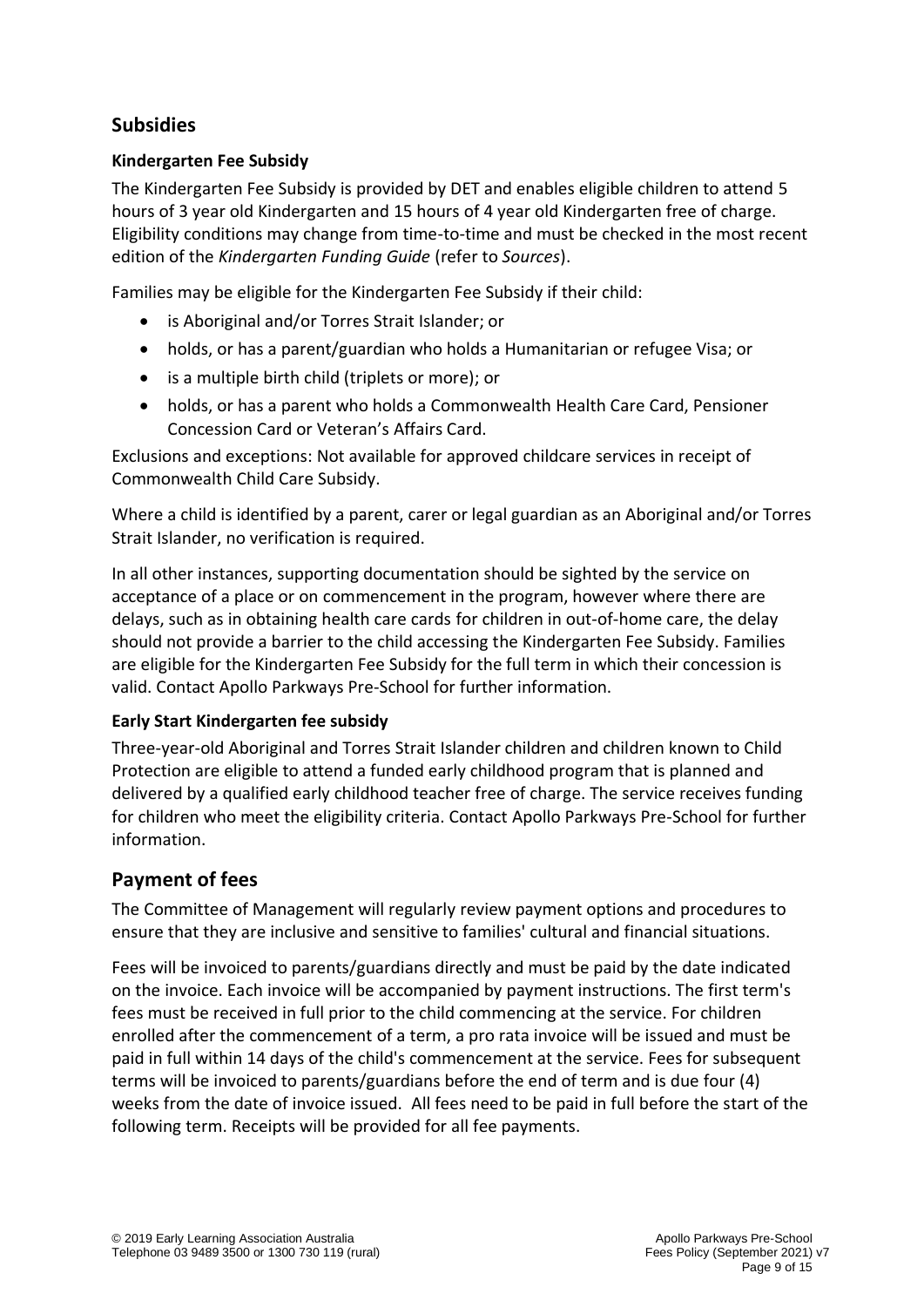Parents/guardians experiencing difficulty in paying fees are requested to contact the Bookkeeper to arrange a suitable alternative payment plan. The *Privacy and Confidentiality Policy* of the service will be compiled with at all times in relation to a family's financial/personal circumstances.

### **Unpaid fees**

If fees are not paid by the due date, the following steps will be taken:

- 2 weeks after the start of term an initial reminder letter/email will be sent to parents/guardians with a revised payment due date, with information to contact the Bookkeeper. Should there be any difficulty in making payment, the parents/guardians are to discuss a payment plan or situation.
- Where payment and/or contact is still not made 4 weeks after a reminder has been sent, a new invoice will be reissued with a new payment due date with an additional 10% late charge added to the total fee amount outstanding.
- Where payment is still not received by the new payment due date, the Bookkeeper/Committee member will contact the family and establish when payment will be made or discuss the range of support options available, or recommend a payment plan, agreed on by both parties.
- The Bookkeeper and any committee member involved will ensure the privacy policy of the service is adhered to in relation to family's financial/personal situations and staff will not be involved in any stage of this process.
- Continued non-payment will result in a final letter notifying parents/guardians that unless payment is made or a payment plan is entered into within a specified period of time, the Committee will proceed to engage a debt collector and the child's place at the service may be withdrawn. In the event of the family being in default of their obligation to pay and the overdue account is referred to a debt collector agency, and or law firm for collection, the family shall be liable for the entire recovery costs incurred.
- If a decision is made to withdraw the child's place at the service, the parents/guardians will be provided with 14 days' notice in writing.
- No further enrolments of children from the parents/guardians will be accepted until all outstanding fees have been paid.

### **Refund of fees**

If a family becomes eligible for the Kindergarten Fee Subsidy during a term, a full refund of the applicable term fees (and fee deposit, where appropriate) will be provided. Fees may still apply for programs offering more than the required minimum hours per week.

In any other case, fees are non-refundable (exceptional circumstances may apply – these are at the discretion of the Committee of Management.) There will be no refund of fees in the following circumstances:

- a child's short-term illness
- public holidays
- family holiday during operational times
- closure of the service for one or more days when a qualified educator is absent and a qualified reliever is not available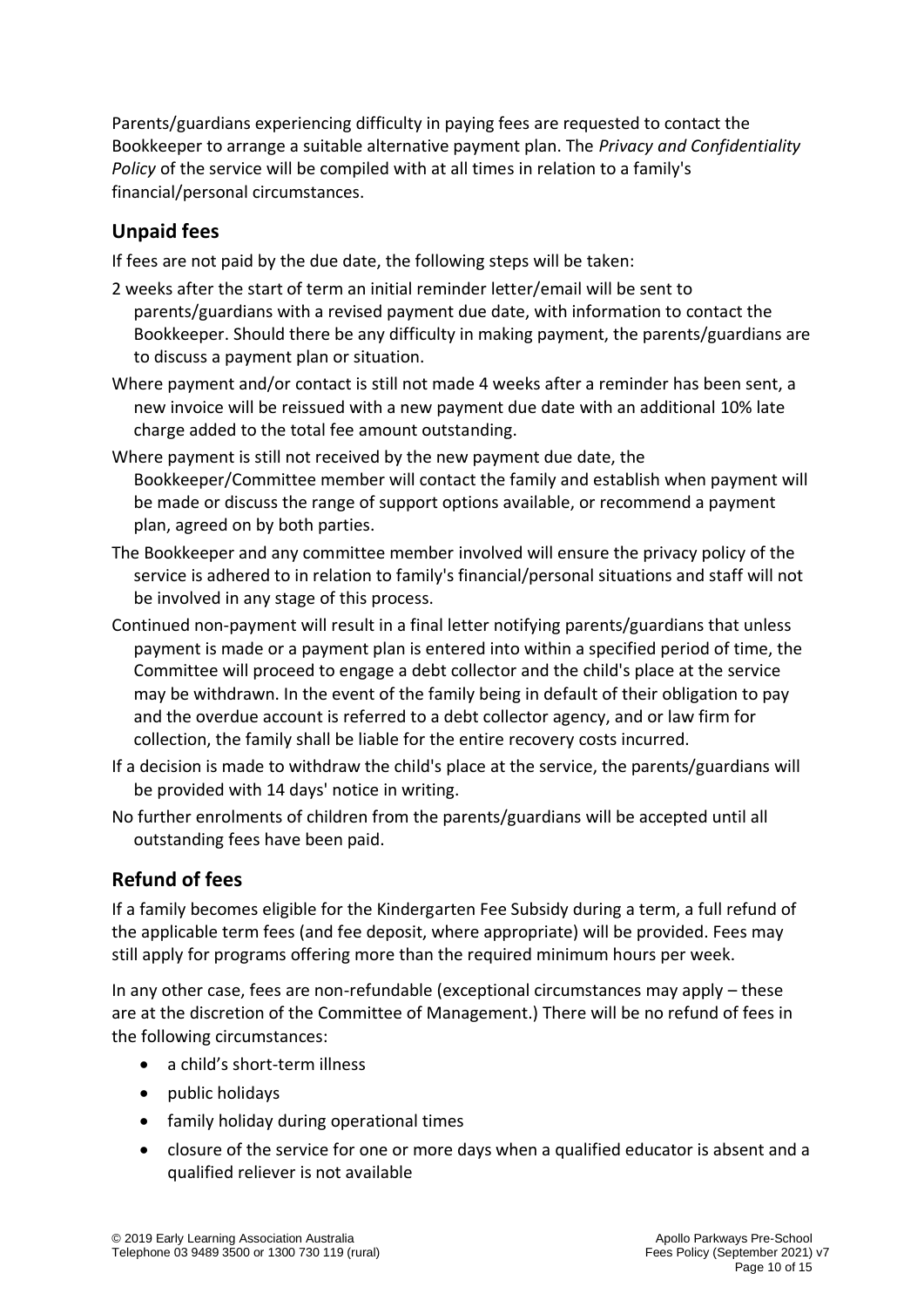- closure of the service for staff training days
- closure of the service due to extreme and unavoidable circumstances.
- at the parents and/or guardians discretion to remove a child from the service without the outlined required notification period of 14 days prior to the end of the previous term.
- In addition, there will be no refund where a family chooses not to send their child to the program for the maximum number of hours for which they are enrolled.

### **Children turning three during the year of enrolment**

Children are unable to attend the three-year-old kindergarten program until they have turned three years of age. Fees will be calculated pro-rata where a child turns three after the commencement of Term 1.

#### **Support services**

Families experiencing financial hardship often require access to family support services. Information on these services may be available from the kindergarten service provider or alternatively families may contact the local council.

### **Notification of fee changes during the year**

Fees set for the year would only be reviewed in extraordinary circumstances, for example, if attendance rates fall below the budget 'break even' point. Parents/guardians will be notified one term in advance of any required fee increase and will be offered the option to request a payment plan.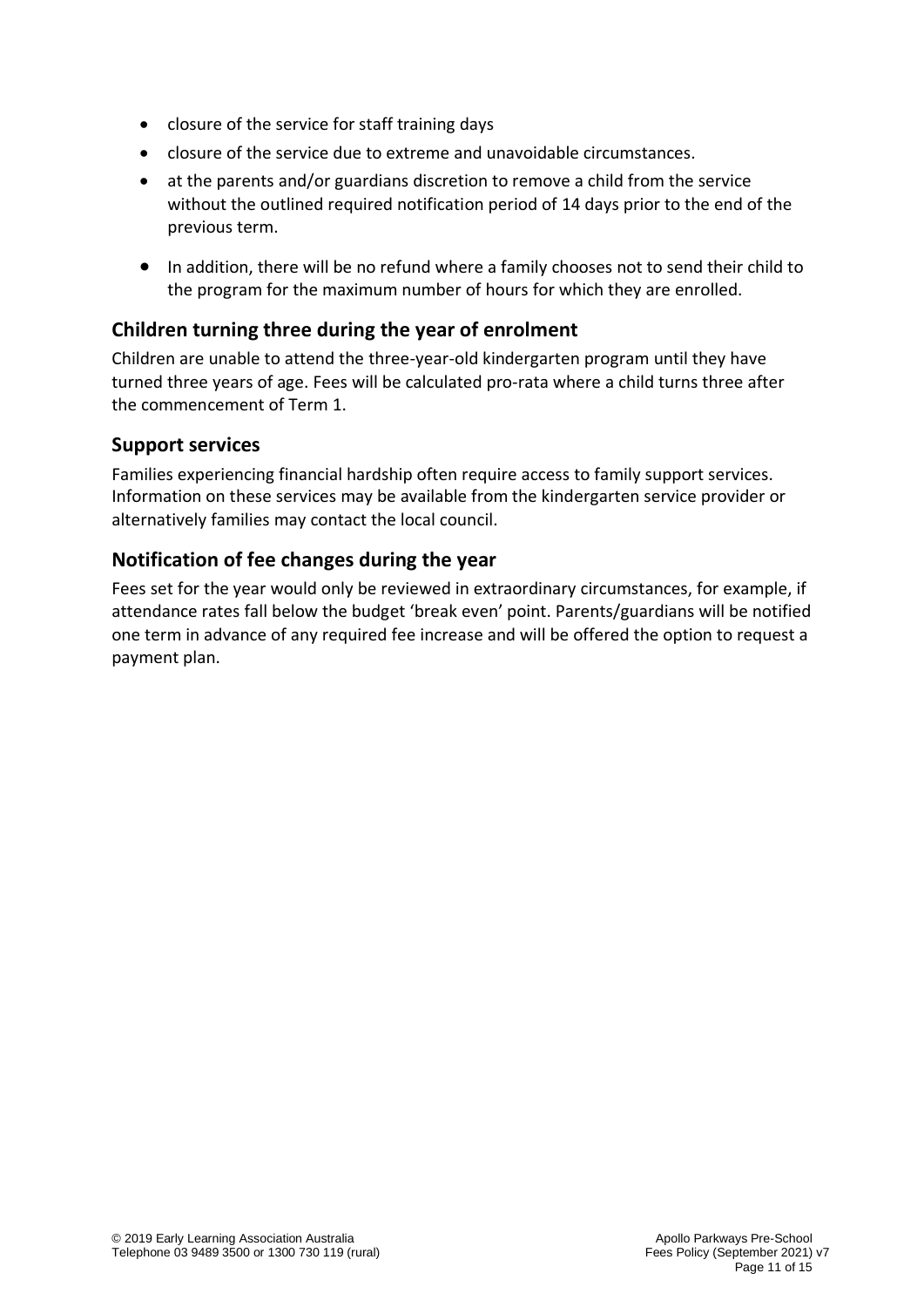



31 Plenty River Drive Greensborough 3088 Phone: 03 9435 8752 Apollo.parkways.kin@kindergarten.vic.gov.au www.apolloparkwayspreschool.com.au

**ATTACHMENT 2 - STATEMENT OF FEES AND CHARGES Apollo Parkways Pre-School Fee schedule 2022**

#### **Four-year-old (funded) kindergarten**

**Hours: 15 hours per week**

|                                                                                  |            | <b>Families eligible for the</b><br><b>Kindergarten Fee Subsidy</b> |  |  |  |
|----------------------------------------------------------------------------------|------------|---------------------------------------------------------------------|--|--|--|
|                                                                                  | Fees $(s)$ | Fees $(s)$                                                          |  |  |  |
| <b>Kindergarten</b><br>fee deposit - \$100 Refundable<br><b>Maintenance Levy</b> | \$100      | \$0                                                                 |  |  |  |
| Term 1<br><b>Due at AGM</b>                                                      | \$500      | \$0                                                                 |  |  |  |
| Term 2                                                                           | \$500      | \$0                                                                 |  |  |  |
| Term <sub>3</sub>                                                                | \$500      | \$0                                                                 |  |  |  |
| Term 4                                                                           | \$500      | \$0                                                                 |  |  |  |
| <b>Total</b>                                                                     | \$2000     | \$0                                                                 |  |  |  |
| <b>Total with 5% discount*</b>                                                   | \$1900     | N/A                                                                 |  |  |  |

#### **Payment of fees**

Invoices will be issued 4 weeks prior to the end of term and must be paid by the due date

\*A discount of 5% will be applied to the annual total if paid in full at the AGM of the year of enrolment.

#### **Kindergarten fee deposit**

Parents/guardians are required to pay the maintenance levy fee as a deposit on offer of a place. This payment will be fully refunded at the completion of one working bee and one weekend duty (mini bee). Payment will secure the child's place in the four-year-old (funded) kindergarten program. The Kindergarten fee deposit is non-refundable.

#### **Kindergarten Fee Subsidy**

Families who are eligible for the Kindergarten Fee Subsidy (refer to Fee information for families) **will not be required to make fee payments**.

#### **Late collection charge**

The Committee of Management reserves the right to implement a late collection charge when parents/guardians are frequently late in collecting a child (refer to Fee information for families).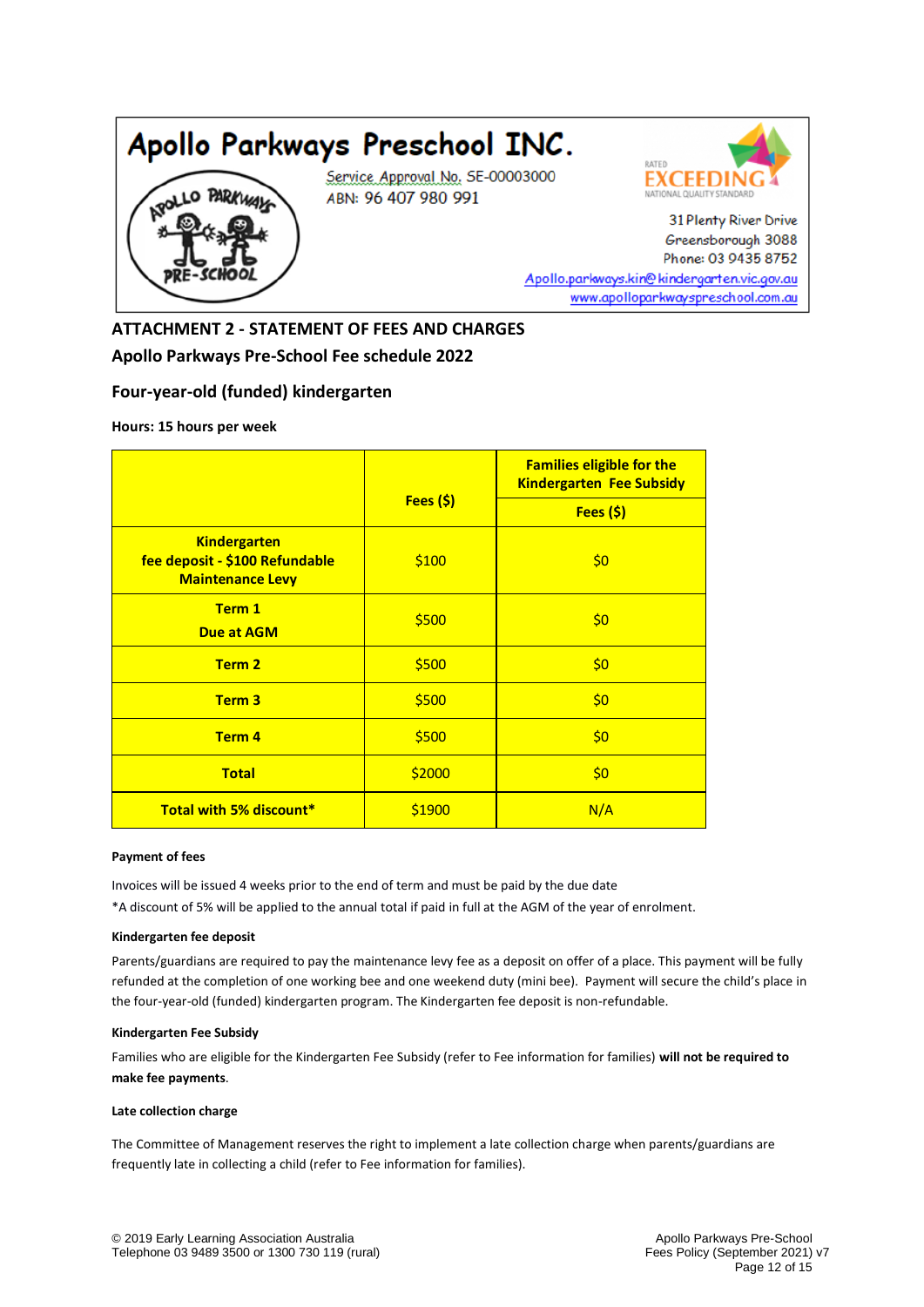



31 Plenty River Drive Greensborough 3088 Phone: 03 9435 8752 Apollo.parkways.kin@kindergarten.vic.gov.au www.apolloparkwayspreschool.com.au

## **ATTACHMENT 3 STATEMENT OF FEES AND CHARGES Apollo Parkways Pre-School Fee schedule 2022**

#### **Three-year-old kindergarten**

#### **Hours: 7.5 hours per week**

|                                                                                 |         | <b>Families eligible for the Kindergarten</b><br><b>Fee Subsidy</b> |  |  |
|---------------------------------------------------------------------------------|---------|---------------------------------------------------------------------|--|--|
|                                                                                 | Fees(S) | Fees(S)                                                             |  |  |
| <b>Kindergarten</b><br>fee deposit - \$50 Refundable<br><b>Maintenance Levy</b> | \$50    | \$0                                                                 |  |  |
| Term 1<br><b>Due at AGM</b>                                                     | \$365   | \$0                                                                 |  |  |
| Term 2                                                                          | \$365   | \$0                                                                 |  |  |
| Term <sub>3</sub>                                                               | \$365   | \$0                                                                 |  |  |
| Term 4                                                                          | \$365   | \$0                                                                 |  |  |
| <b>Total</b>                                                                    | \$1460  | \$0                                                                 |  |  |
| <b>Total with 5% discount*</b>                                                  | \$1387  | N/A                                                                 |  |  |

#### **Payment of fees**

Invoices will be issued 4 weeks prior to the end of term and must be paid by the due date

\*A discount of 5% will be applied to the annual total if paid in full at the AGM of the year of enrolment.

#### **Kindergarten fee deposit**

Parents/guardians are required to pay the maintenance levy fee as a deposit on offer of a place. This payment will be fully refunded at the completion of one working bee and one weekend duty (mini bee). Payment will secure the child's place in the three-year-old kindergarten program. The Kindergarten fee deposit is non-refundable.

#### **Children turning three during the year of enrolment**

Children are unable to attend the three-year-old kindergarten program until they have turned three years of age. Fees will be calculated pro-rata where a child turns three after the commencement of Term 1.

#### **Late collection charge**

The Committee of Management reserves the right to implement a late collection charge when parents/guardians are frequently late in collecting a child (refer to Fee information for families).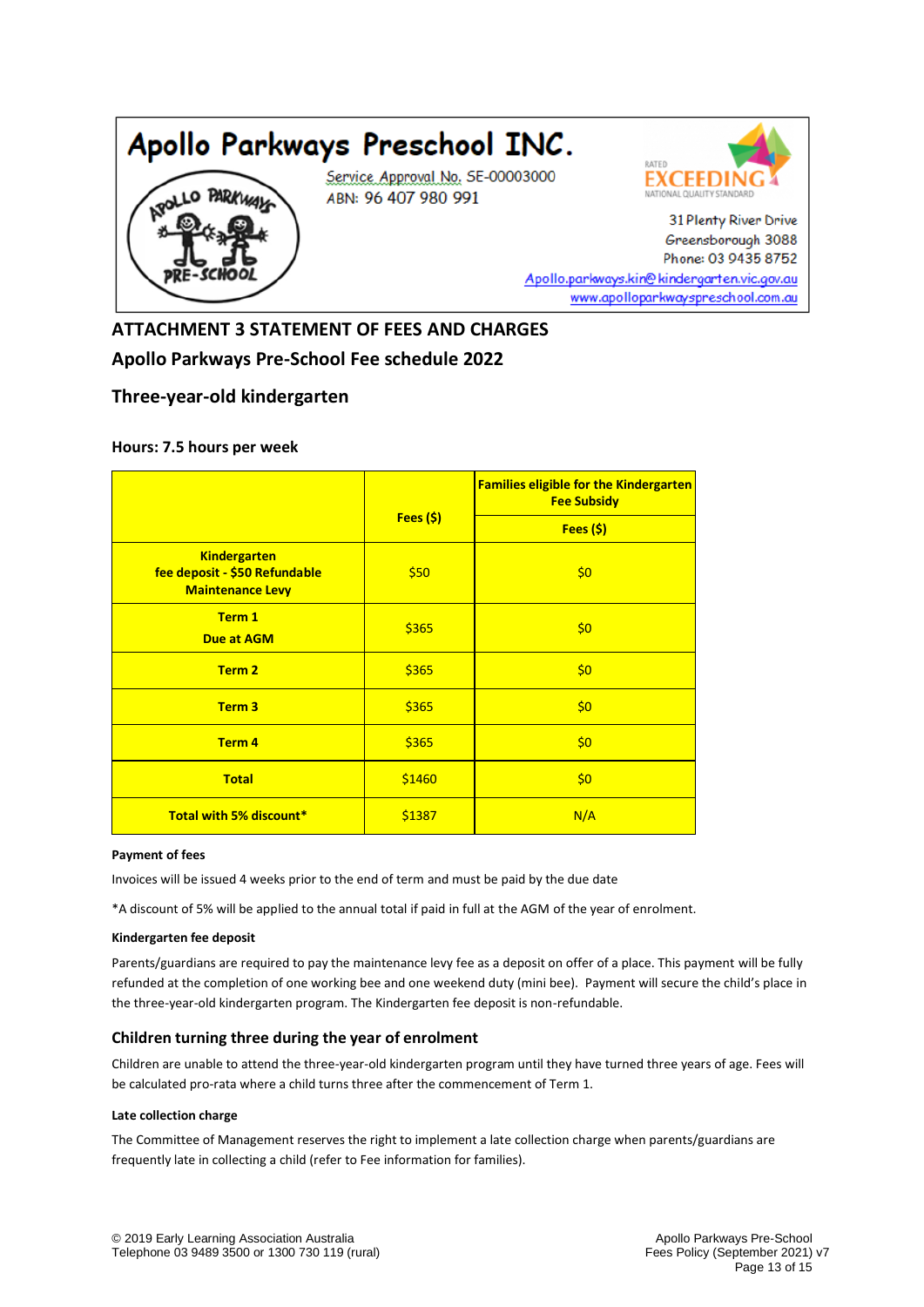

## **ATTACHMENT 4 FEE PAYMENT AGREEMENT**

**2022**

**Three-year-old (funded) Kindergarten program**

## **Fee Payment Contract**

Child's full name:

Parent's/guardian's full name:

- I/we acknowledge that the three-year-old kindergarten program is partly funded by the state government, with the balance of funds coming from fees paid by parents/guardians.
- I/we understand that I/we am/are entitled to obtain the Kindergarten Fee Subsidy if I/we meet one of the criteria. If my/our eligibility lapses, then I/we understand that full payment of fees is required from the beginning of the following term.
- I/we agree to pay fees by the due date on the invoice.
- I/we understand that term fees are non-refundable.
- I/we acknowledge that if fees are not paid by the due date, the Committee of Management will implement the late payment of fees procedures, as outlined in the *Fee Information for Families*, which could result in the withdrawal of my/our child's place at the service and no further enrolments until the outstanding fees are paid.
- I/we agree that if my/our financial circumstances change and I/we am/are unable to pay as agreed, I/we will immediately notify the Administration Officer to discuss alternative payment options.
- I/we acknowledge that I/we have received and read the service's Fee Policy, which outlines the procedure for payment of fees.

## **Kindergarten Fee Subsidy**

Please advise if the child is Aboriginal or Torres Strait Islander *Please tick:*  $\sqrt{Y}$ es No

Please indicate below which concession you are eligible for – the criteria is outlined on Attachment 1 Section 6.

Concession: \_\_\_\_\_\_\_\_\_\_\_\_\_\_\_\_\_\_\_\_\_\_\_\_\_\_\_\_\_\_\_\_\_\_\_\_\_\_\_\_\_\_\_\_\_\_\_\_\_\_\_\_\_\_\_\_\_\_\_\_\_\_\_\_\_\_\_\_

Except in the case of an Aboriginal or Torres Strait Islander child, supporting documentation will need to be sighted on commencement at Apollo Parkways Pre-School by the Administration Officer.

*Note: the eligibility of concessions may vary from time-to-time. Up-to-date information can be found in The Kindergarten Funding Guide* **(Department of Education and Training)***:* **[www.education.vic.gov.au](http://www.education.vic.gov.au/)**

**Please Note:** Invoices, receipts and collection of fees will be in accordance with the Apollo Parkways Preschool *Fees Policy 2022 which can be found on the kindergarten website: www.apolloparkwayspreschool.com.au*